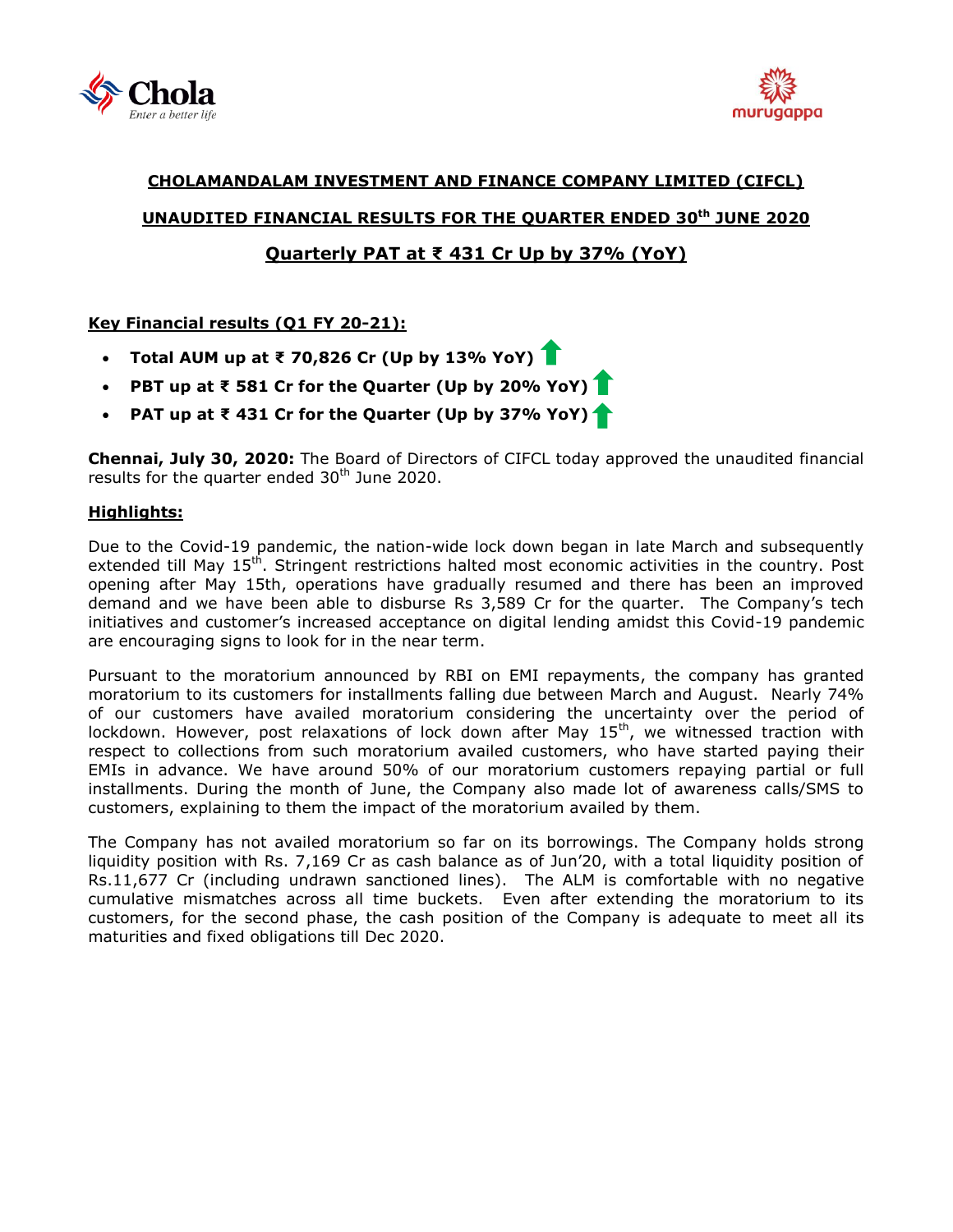



**Rs in Cr**

# **Financial snapshot:**

|                          |                 |          | หร in ur            |  |
|--------------------------|-----------------|----------|---------------------|--|
| <b>Particulars</b>       | <b>Q1 FY-20</b> | Q1 FY-21 | Growth<br>$(Y-o-Y)$ |  |
| <b>AUM</b>               | 62,827          | 70,826   | 13%                 |  |
| <b>Disbursements</b>     | 8,572           | 3,589    | $-58%$              |  |
| Total Income             | 2,030           | 2,114    | 4%                  |  |
| <b>Finance Cost</b>      | $-1,087$        | $-1,131$ | 4%                  |  |
| <b>Net Income Margin</b> | 943             | 983      | 4%                  |  |
| <b>Total Expenses</b>    | $-350$          | $-346$   | $-1%$               |  |
| Loan Losses              | $-110$          | $-56$    | $-49%$              |  |
| <b>Profit Before Tax</b> | 483             | 581      | 20%                 |  |
| <b>Profit After Tax</b>  | 314             | 431      | 37%                 |  |

## **Performance Highlights:**

## **Q1 Performance:**

- Aggregate disbursements for the quarter ended June 20 were at  $\bar{\tau}$  3,589 Cr as against  $\bar{\tau}$ 8,572 Cr in the previous year registering a decline of 58%. Disbursements started to pick up after lockdown relaxation post May 15<sup>th</sup>.
- Vehicle Finance (VF) business has clocked a volume of ₹ 3,231 Cr for the quarter ended June 2020 as against ₹ 6,940 Cr in the previous year, reporting a decline of 53% Y-o-Y. The disbursements were predominantly in Tractors, Two-wheelers, construction equipment and Used business segments.
- Loan Against Property (LAP) business disbursed ₹ 119 Cr as against ₹ 1101 Cr in the previous year, registering a decline of 89% YoY.
- Home Loan (HL) business disbursed ₹ 190 Cr as against ₹ 420 Cr in the previous year, registering a decline of 55% YoY.
- Assets under management grew by 13% at ₹ 70,826 Cr as compared to ₹ 62,827 Cr for the same quarter in FY20.
- Profits after Tax (PAT) for the quarter ended June 2020 were at  $\bar{\tau}$  431 Cr as against Rs.314 Cr in the same period last year registering a growth of 37%.
- PBT-ROA for the quarter was at 3.6% as against 3.4% in the same quarter in FY20.
- ROE for the quarter ended June 2020 was at 20.6% as against 20.0% in the same quarter previous year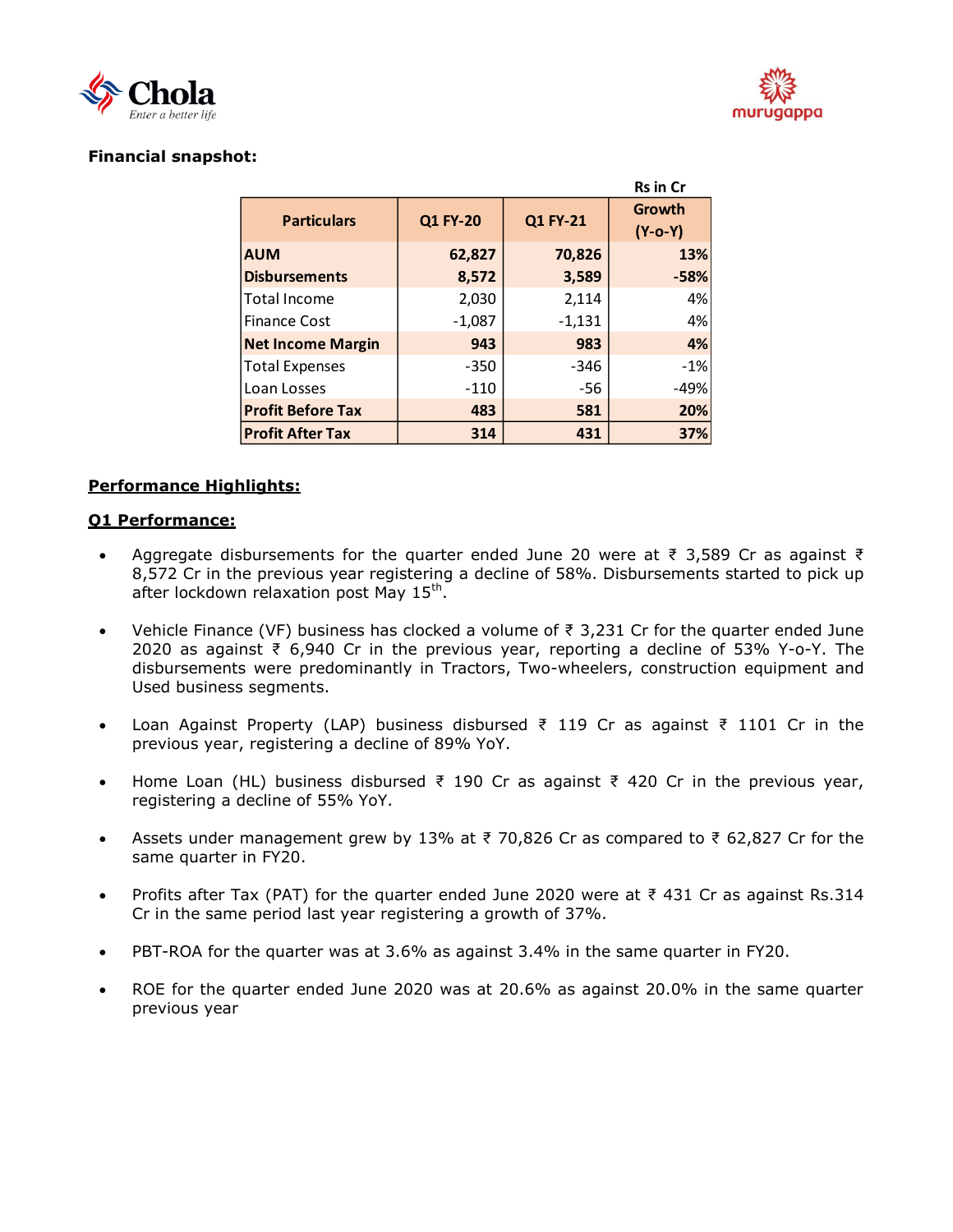



# **Asset Quality**

CIFCL asset quality as on  $30<sup>th</sup>$  June 2020, represented by Stage 3 assets stood at 3.3% with a provision coverage of 41.6%, as against 3.0% in Q1 of FY20 with a provision coverage of 36.2%. The Stage 3 assets have improved from 3.8% in Mar 20 to 3.3% in June 20.

|                                      |               |               |               |               | <b>Rs in Cr</b> |
|--------------------------------------|---------------|---------------|---------------|---------------|-----------------|
|                                      | <b>Jun-19</b> | <b>Sep-19</b> | <b>Dec-19</b> | <b>Mar-20</b> | <b>Jun-20</b>   |
| Gross Assets - Stage 3               | 1,671         | 1,803         | 2,024         | 2,163         | 1,996           |
| Stage 3 Assets to Total Gross Assets | 3.0%          | 3.2%          | 3.5%          | 3.8%          | 3.3%            |
| <b>ECL Provisions - Stage 3</b>      | 604           | 621           | 667           | 898           | 831             |
| Covergae ratio (%) - Stage 3         | 36.2%         | 34.4%         | 33.0%         | 41.5%         | 41.6%           |
| Gross Assets - Stage 1&2             | 54,597        | 54,907        | 55,072        | 54,762        | 57,777          |
| ECL Provisions - Stage 1 &2          | 379           | 389           | 391           | 625           | 607             |
| Covergae ratio (%) - Stage 1&2       | 0.7%          | 0.7%          | 0.7%          | 1.1%          | 1.0%            |
| <b>Total ECL Provision</b>           | 983           | 1,010         | 1,058         | 1,523         | 1,437           |

#### **The total additional provision carried for Covid and Macro is now Rs.551 crs as against Rs.534 crs as of March 20.**

## **Capital Adequacy:**

The Capital Adequacy Ratio (CAR) of the company as on 30<sup>th</sup> June 2020, was at 20.42% (As per Ind AS) as against the regulatory requirement of 15%.

We are happy to announce that, the Company has been included in the FTSE4Good Index Series, created by the global index and data provider FTSE Russell. The FTSE4Good Index Series is designed to measure the performance of companies demonstrating strong Environmental, Social and Governance (ESG) practices. The FTSE4Good indexes are used by a wide variety of market participants to create and assess responsible investment funds and other products. FTSE Russell evaluations are based on performance in areas such as Corporate Governance, Health & Safety, Anti-Corruption and Climate Change. Businesses included in the FTSE4Good Index Series meet a variety of environmental, social and governance criteria.

## **Managing Director's Comments:**

Commenting on the results, Arun Alagappan, Managing Director, stated "It was a challenging quarter for the NBFC industry with muted disbursements and a slowdown in repayments due to the moratorium and lockdown. Chola's response was comprehensive, with our treasury ramping up liquidity, our tech team identifying and deploying digital interventions for disbursements and collections, our analytics team being able to identify vulnerable segments and more importantly, our business teams adapting to the new normal of driving business despite working away from offices. Valuable learnings from these past few months shall remain with us for many more years to come.

While it was important to respond to the Covid-19 shock, it was also equally important for us to not lose focus of the company's long-term aspirations. Optimizing the company's cost structure was strategically important for us. The quarter gone by helped us critically evaluate our expenses, with an improvement already visible – our opex ratio has come down to 2.2% from 2.6% just a quarter before. During the quarter, we have initiated a comprehensive process transformation program for the vehicle finance business. The LAP business has rolled out its newly developed Loan Origination and Loan Management System during the quarter gone by.